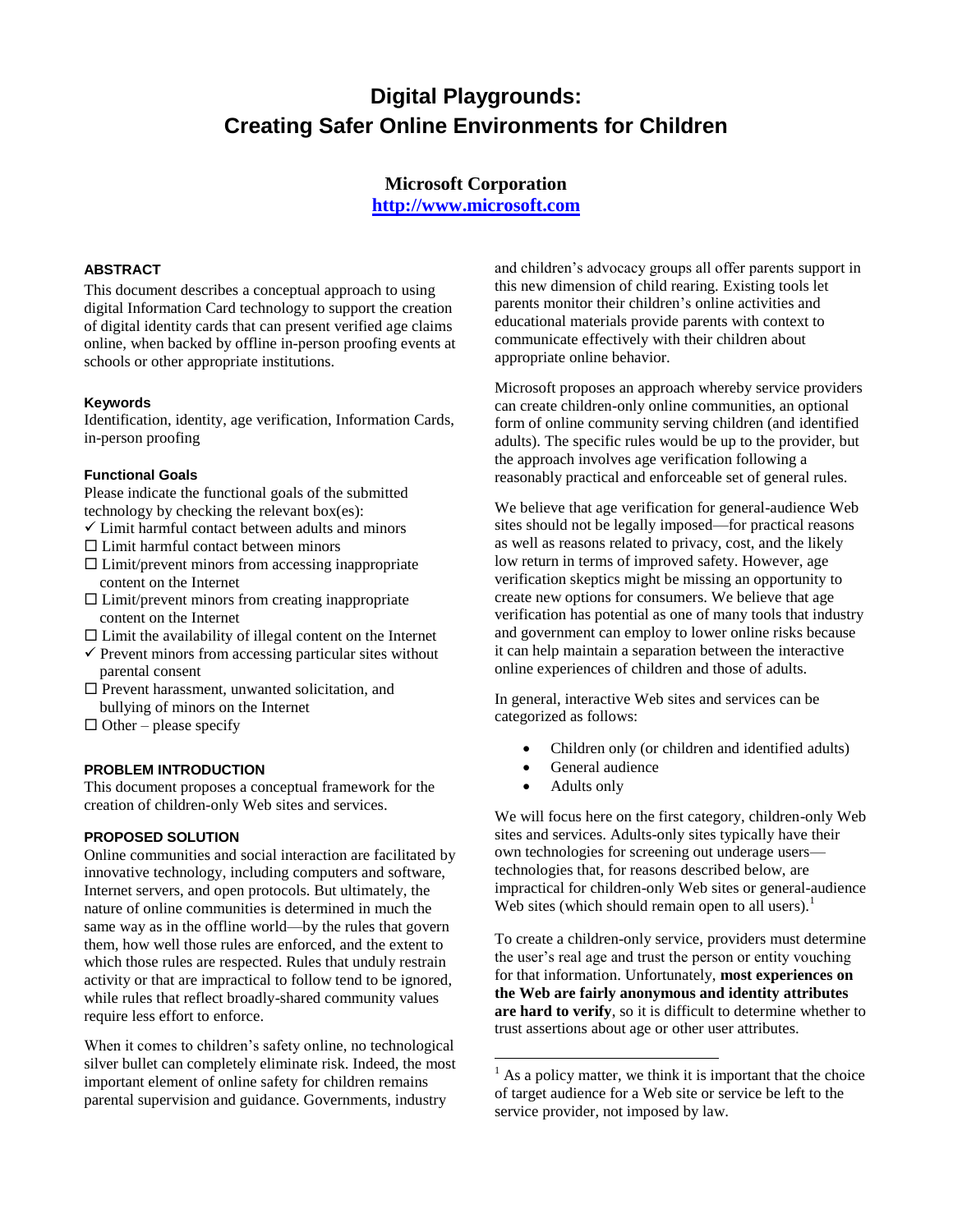Reputation services on sites such as eBay try to establish the trustworthiness of their users by allowing them to build a reputation over time based on usage. This type of service can be very effective in establishing a level of trust for use in transactions brokered by an auction site. However, to create a deeper level of trust requiring the validation of age claims, we must look to more robust forms of verification.

Adults-only Web sites tend to verify age by collecting personal information and testing it against publicly available databases (e.g., government ID numbers, credit histories, etc.). But in most countries, no online databases can validate either a claim about a child's age or a parental relationship with a high degree of confidence. (Even where such databases exist, and privacy challenges aside, only an offline process could verify that the person claiming to have a particular online ID number is indeed that person rather than someone who has appropriated the ID number.) In the absence of these resources, and in light of the privacy and verification issues associated with purely online authentication, we must look to forms of verification from the offline world to manage challenges relating to online identity and trust. In this way, we can enable online service providers to create robust services that afford a higher level of confidence that the users are indeed children.

#### *Offline Claims Applied to the Online World*

Offline, we establish trustworthy identity assertions in many ways. Indeed, the identity information we use in sensitive situations—such as name, driver's license number or government ID number—is generally based on previous verification when we were physically present. For example, hospitals issue birth certificates based on eyewitness evidence of a newborn's entry into the world. Later, we might use that birth certificate to get a driver's license or a passport from a government agency. We might then use this other document to open a bank account or register a child for school. These verification procedures in the offline world are often both social custom and law.

It turns out that the best way to establish trust online might be to make use of the trust mechanisms that already exist offline. To establish a high level of assurance for online interactions or transactions, we should create digital versions of existing trusted identity documents and allow people to use them when proof of identity is needed online.

The use of such documents will make it possible to create safer children-only Web sites and online services. Children (and perhaps certain adults) who have a digital identity document with a trusted age claim could use it to access children-only digital playgrounds, class forums, social networking sites or other types of online interaction. People without such appropriate digital identities would be barred.

In many countries, children don't carry the kinds of offline identity documents found in the typical adult's wallet. So how would these documents be issued, and who would be

authorized to make identity claims for children? Again, we can take advantage of existing offline processes where secure in-person identity verification already occurs—for example, at the time a national identity card or passport is issued, or when a child is being registered for school.

In countries where children are issued robust national identity documents from birth (such as some countries in Europe), corresponding digital versions are the obvious choice for online verification. In other countries (such as the U.S.), schools are well-positioned to issue identity documents because they have an existing process to determine a child's age and identity at the time of school registration. Alternatively, government offices could issue these digital identities in the same way that they issue nondriver IDs or passports. In some countries, the post office is another good option. Private-sector entities could even be used to issue claims, given some assurance of accreditation and security protections.

We recommend that the decision about whether a child should be issued a digital identity card be left up to the parents. Parental demand for the creation and issuance of these digital identities would, in turn, drive Web site operators to create children-only Web sites and services where such identities would be used.

To protect privacy, the data on these digital identities could be limited to age and proof of authenticity. No personal data needs to be embedded in the card, and no personal data known to the school (or other identity provider) needs to be released onto the Internet. If a country does issue digital identity cards including personal information, online service providers should set their systems to request only a verified confirmation of age (rather than the full set of information on a given card). Decisions regarding what data to include in a digital identity are ultimately policy decisions to be made collaboratively by government, privacy advocates, industry, and child development experts.

Digital environments restricted to age-verified children **would not be without risks**. Indeed, the overall approach described here focuses on risk reduction and mitigation, not on risk elimination. Any community is safe only to the extent that rules are in place and are respected by the participants. Individual behavior, such as cyberbullying, would still need to be addressed, education would still be needed to promote online etiquette, and enforcement by online community hosts would still be crucial.

As noted earlier, technology cannot provide a silver bullet for online safety, and a solution based on such identity documents would of course not be foolproof. Identity providers must take steps to limit who can obtain digital identities. As in the offline world, credentials might be issued based on clever misrepresentations to the provider. To minimize such risks, we must make sure that identity providers are properly trained and accredited.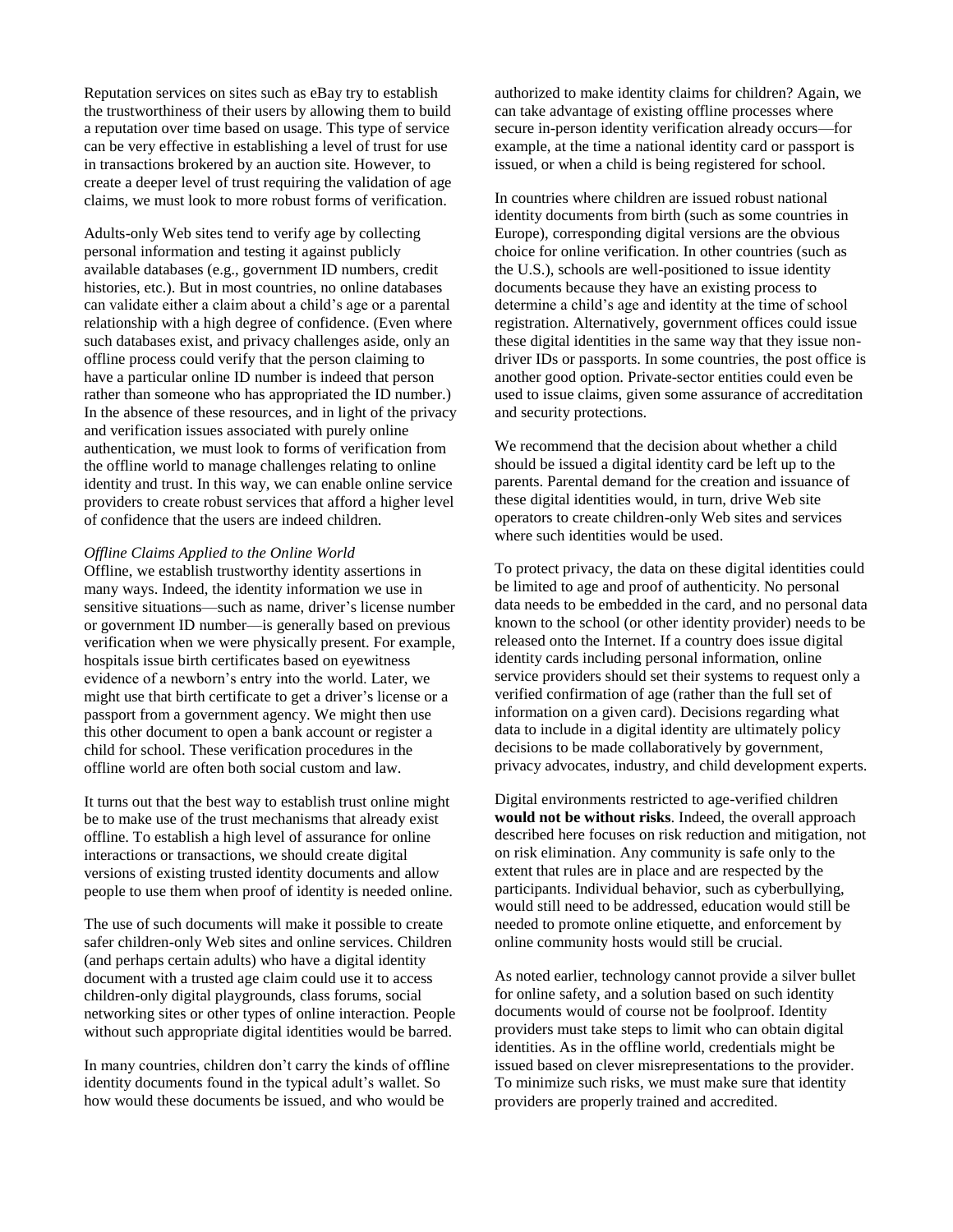Another challenge is managing issues related to lost, stolen or borrowed identity cards. From time to time, identity cards might be lost, stolen, sold or borrowed—much like in the offline world. Each individual ultimately bears the responsibility to safeguard his or her own digital identity, and children must be taught to secure their identities. However, in the event that a digital identity card does fall into the wrong hands, the relevant and properly authorized authorities will need to have processes in place (with appropriate restrictions) that allow them to swiftly obtain information about both the card's improper use and the identity of the original card holder. This will allow law enforcement to narrow the suspect pool and quickly commence an effective investigation. (If this responsibility to thwart misuse of identity cards were shouldered by identity providers, they would likely have to resort to inperson proofing *at each login*—an impractical option.)

Additional steps should also be taken to minimize the risk that digital identities can be easily used if they fall into the wrong hands. Such steps should recognize that digital identities need far more security protections than a simple username and password, which are easily compromised. Digital identity documents should include PIN numbers and should be cryptographically secure, auditable and revocable in the event of compromise. They should also work with existing identity systems and be interoperable between providers.

These realities suggest that the objective should be to bring online and offline safety into parity so parents and children can expect a similar level of safety and privacy protection in both environments—not to seek perfect enforcement in the online world (which is unachievable) or create false expectations of security. Indeed, we still teach children not to talk to strangers in the offline world; even in a safer online world, children would still need to be educated about the risks to their privacy and safety.

*An Approach Based on Information Card Technology*  Much of the basic technology required for the creation of digital "identity cards"—technology known as an [Information Card](http://en.wikipedia.org/wiki/Information_Card) system—already exists. It represents a significant improvement in authentication security and interoperability across all types of government, enterprise and consumer networks.

Information Cards are not physical cards, but they are digital identities analogous to tangible cards in a person's wallet. In much the same way that a person might use a student ID card to get free admission to a museum or demonstrate eligibility to purchase discounted train tickets, a digital Information Card issued by one entity can be used to verify the card owner's identity or identity attribute (such as age) with another entity, as long as the card includes the necessary data.

The creation and use of Information Cards involves three parties. The first party is the entity that issues the card. In the case of a card for use in sensitive interactions, the issuer might be a government, business or nonprofit organization. For less sensitive uses, individuals might issue themselves a card. The second party, or relying party, is whoever needs to accept the card during a transaction. The third party is the cardholder, who decides which card to present in a given transaction. In some cases, there may also be an additional entity providing the secure in-person-proofing element of the card issuance process so that the card issuer can issue cards with the requisite degree of confidence.

Information Card technology removes the need to rely on usernames and passwords to access Web sites, and it supports a range of robust encryption methods that help prevent tampering with the card's data or intercepting it in transit. Information Cards also allow relying parties to request the minimum amount of personal information needed to authenticate an identity for a given transaction. For example, an Information Card issued by a civic organization might have six fields—for name, address, birth date, member number and so on—but if a relying party, such as an e-commerce Web site offering discounts to members of the organization, needs only two fields of information to complete a transaction (such as "Does the card certify that the holder is a member of the organization?" and "Is the digital identity itself valid?"), that party will receive only those two fields of information.

From an infrastructure perspective, this system will require a number of investments. First, identity providers (such as government agencies or schools) will need the resources to issue the digital identities. Relying parties (such as children-only Web sites) must modify their systems to accept these kinds of digital identities. Finally, children must be taught how to use digital identity cards and must be given incentives to do so.

#### *Incentives*

As with many aspects of the online world, the availability of a particular technology or service does not necessarily mean that the market will embrace it. Some of the calls for age verification have focused on general-audience social networking services because they are perceived to be the most popular for both teens and adults while some attempts at online experiences restricted so as to be suitable for children have proven less attractive to the marketplace. The .kids.us domain, for example, has not gained a critical mass of users.

But there are reasons to believe that age-limited online services would prove attractive. While some teens may be interested in notoriety (in current parlance, becoming "Internet famous"), many other teens are far more concerned about their immediate social network, classmates and close group of friends, and they are indifferent to whether they can engage the world at large in